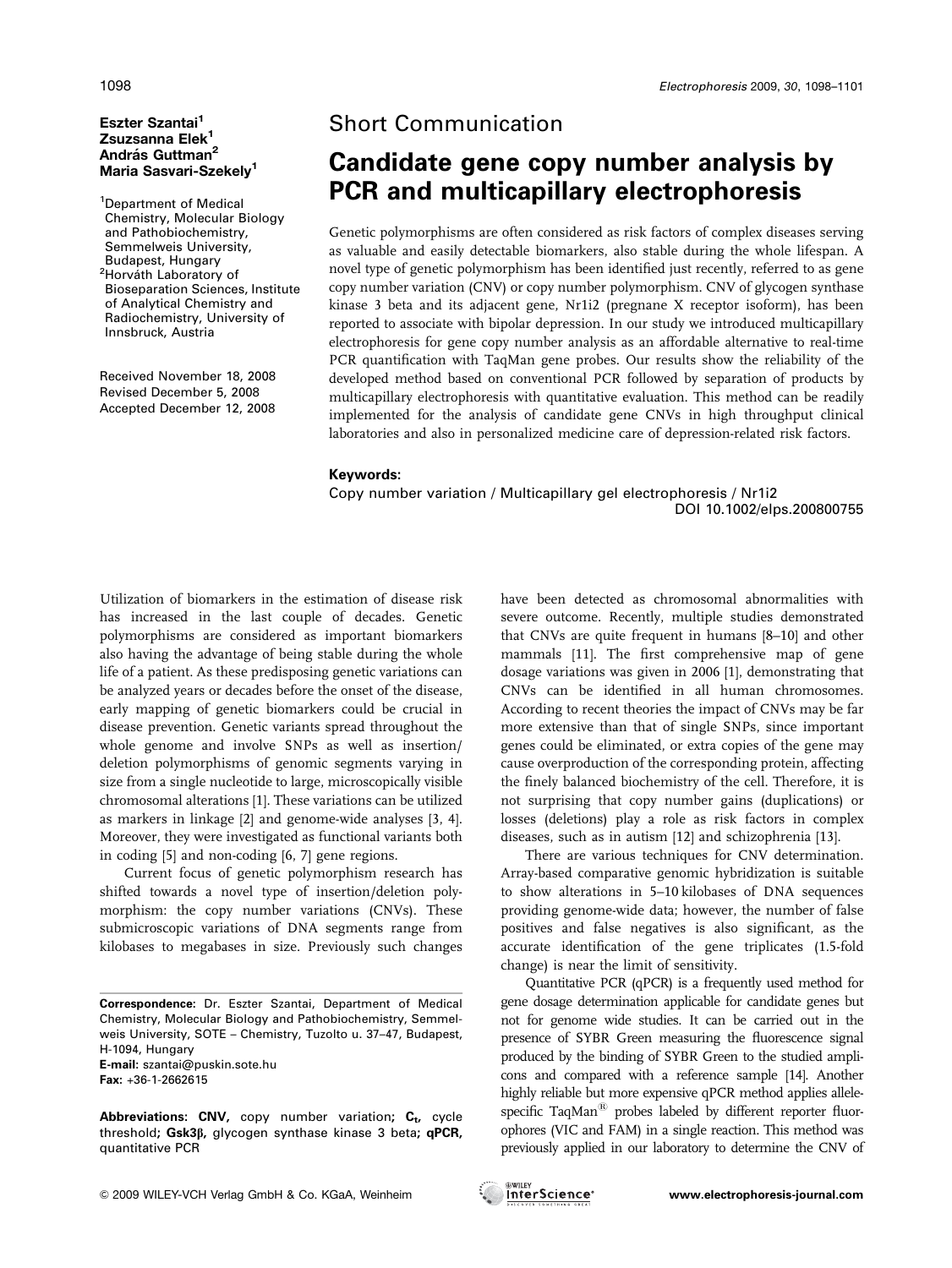human complement C4A and C4B genes [15]. Application of three sequence-specific probes for a single gene gave much higher specificity to the TaqMan assay compared with the SYBR Green method.

Multiplex ligation-dependent probe amplification is an alternative for detection of copy number changes [16].  $MLPA^{\circledR}$  probes consist of two oligonucleotides, hybridizing adjacent to each other and a sequence complementary to the target, known as the hybridization sequence. When the probes correctly hybridize to the target sequence, they are ligated by a thermo-stable ligase enzyme and amplified. One of the primers is labeled with a fluorescent dye to visualize the amplified products.

CGE is an excellent tool for identification of doublestranded DNA fragments such as the products of PCRs. If the PCR is stopped in the exponential phase, quantitative analysis of gene copy number is also possible since the peak areas are then directly proportional to the amount of DNA in the original sample [17].

Recently, CNV of glycogen synthase kinase 3 beta (Gsk3b) and its adjacent gene, Nr1i2 (pregnane X receptor isoform) has been shown by SYBR Green qPCR method to be associated with bipolar depression [14]. Figure 1 shows the position of these genes on chromosome 3. Since they are strongly in linkage disequilibrium and the CNV affects Nr1i2 gene in full but only the 3'-flanking part of Gsk3 $\beta$ , it is assumed that the real effect on bipolar depression is caused rather by changes of the full Nr1i2 gene and not so much by variations in the 3'-flanking part of  $Gsk3\beta$  gene.

Here we compare the two methods of TaqMan real-time PCR assay and a cost-effective analysis based on conventional PCR followed by separation of products by multi-CGE for the determination of gene copy number of the Nr1i2 gene and a control gene (RNase P). The ratio of these two genes defines the copy number for Nr1i2, considering that the control gene (RNase P) is always present in two copies.

DNA samples were obtained by a non-invasive method of collecting buccal swabs. To isolate the genomic DNA the Gentra DNA isolation kit (Minneapolis, MN, USA) was used. The study was approved by the Hungarian Research Ethics Committee with signed informed consent from all participants.

Relative gene dosage determination was carried out by an ABI 7500 Real Time PCR System. The 15 µL reaction mixture contained FAM-labeled  $1 \times$  TaqMan<sup>®</sup> Nr1i2 kit (ABI, Hs02515976\_s1), VIC-labeled 1  $\times$  TaqMan $^{\circledR}$ Human RNase P detection mix (ABI, Cat. No. 4316844),



Figure 1. Localization of the Nr1i2 and Gsk3ß genes on chromosome 3. The shaded area depicts the proposed CNV (http://projects.tcag.ca/variation); the arrows show the direction of transcription. Positions of the genes are given in accordance with the NCBI database (http://www.ncbi.nlm.nih.gov/).

 $1 \times$  TaqMan Universal PCR Master Mix (AmpliTaq Gold<sup>®</sup> DNA Polymerase, dNTPs with dUTP, Passive Reference, No AmpErase  $UNG^{(8)}$  and 3 ng genomic DNA template. Thermocycling was initiated at  $95^{\circ}$ C for 10 min, which was followed by 40 cycles of 15 s denaturation at  $95^{\circ}$ C, and 1 min annealing-extension at  $60^{\circ}$ C. PCR primers were designed for exon 9 of Nr1i2 gene and for exon 1 of RNase P gene since the ABI probes used for real-time PCR also anneal to these exons. The Qiagen<sup>®</sup> HotStarTaq<sup>™</sup> DNA polymerase kit (Qiagen, Valencia, California, USA) was used for the PCR of the Nr1i2 and Rnase P genes. The reaction mixtures contained 200  $\mu$ M of each deoxyribonucleotide-triphosphate (Promega, Madison, WI, USA);  $1 \mu M$  of Rnase P forward (5'GCA AGY AAG TTT CTC CGA ATC C3') and Rnase P reverse (5'GCG CAG AGC CTT CAG GT3') primers, 0.5 µM of Nr1i2 forward (5'GAT GGC AGG GCA GGA AGA T3') and Nr1i2 reverse (5'GCA TGG GCT CCA GTA GAA GTT G3') primers; approximately 1 ng DNA template, 0.25 U DNA polymerase,  $1 \times$  reaction buffer, and  $1 \times$  Q solution in a total volume of  $10 \mu L$ . The primers were designed by the Oligo 5.0 software (Plymouth, MN, USA). Thermocycling was initiated at  $95^{\circ}$ C for 15 min followed by 28 cycles of 30 s denaturation at  $94^{\circ}$ C, 30 s annealing at 60 $^{\circ}$ C and 1 min extension at 72 $\degree$ C. A final 10 min extension step at 72 $\degree$ C was followed by cooling the samples to  $8^{\circ}$ C.

The PCR products were analyzed on QIAxcel multicapillary electrophoresis system (Qiagen; formerly eGene's HDA-GT12 system) with a 12-capillary gel-cartridge DNA Screening kit. Separations were performed by using method AL320 with 6000 V separation voltage and 20 s injection time at ambient temperature.

The aim of the presented work was to compare real-time PCR quantification and the multi-CGE analysis in conjunction with conventional PCR to analyze gene CNVs. During the screening process for the Nr1i2 gene, amplification of copy 3 instead of 2 was found in several individuals, while in most of the cases the copy number was equal to the copy number of the control gene (two copies). For comparative purposes, we present the results of sample 1 (amplified) and sample 2 (normal) by both methods. Figure 2 depicts the logarithmic representation of real-time PCR curves of the samples possessing copy numbers 2 and 3 of Nr1i2. Cycle threshold  $(C_t)$  is the intersection between amplification curve and threshold line; that is, the cycle at which a predetermined amount of product is generated. Therefore, the  $C_t$  is a relative measure of the concentration of target in the PCR.  $\Delta C_t$  of a sample is the difference of  $C_t$  values of Nr1i2 and RNase P genes, which arises from the efficacy difference of the two kits in the case when both genes have identical copy numbers. Thus,  $\Delta \Delta C_t$ means the difference of  $\Delta C_t$  values of two samples, whose value is proportional to the CNV between two individuals. The theoretical  $\Delta \Delta C_t$  value in the case of 1.5-fold copy number change is  $log_2(3/2) = 0.58$  or  $log_2(2/3) = -0.58$  as the amount of the amplicon gets doubled in every cycle. As one can see in Fig. 2,  $\Delta C_t$  of sample 1 is 0.64 and sample 2 is 0.04, applying automatic threshold restriction. Therefore,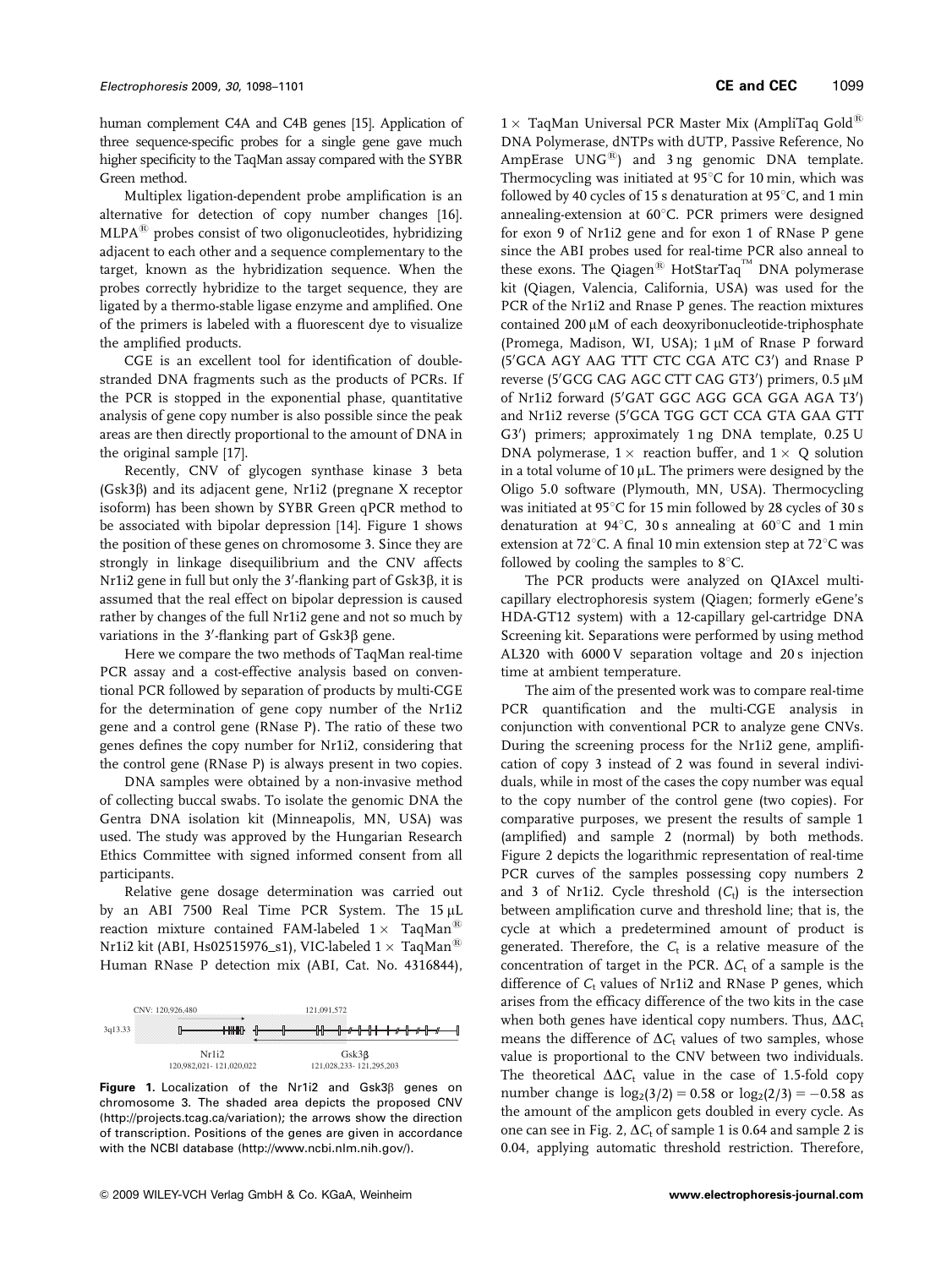

**Figure 2.** Logarithmic representation of real-time PCR curves of samples from two individuals with three parallel measures. The lines depict the Nr1i2 and the control Rnase P genes. Normalized reporter (Rn) is the ratio of the fluorescence emission intensity of the reporter dye to the fluorescence emission intensity of the passive reference dye.



**Figure 3.** Multi-CGE of patient samples 1 and 2 with Nr1i2 copy numbers 2 and 3, respectively. Separations are aligned by means of bracketing markers (15 and 1000 bp) for highly accurate size determination. DNA fragments were visualized by ethidium-bromide; excitation wavelength was 524 nm. Size of Nr1i2 and RNase P fragments are 143 and 196 bp long, respectively.

 $\Delta\Delta C_t$  is 0.60, which corresponds to Nr1i2 copy numbers 2 (sample 1) and 3 (sample 2).

Figure 3 depicts the multicapillary electrophoresis analysis of the same samples. Concentrations of the PCR primers were adjusted so that in the case of normal copy numbers the peak areas of the two genes were approximately the same. In this way a 1.5 Nr1i2/RNase P normalized area ratio refers to an Nr1i2 copy number 3, while 0.5 refers to Nr1i2 copy number 1. The normalized areas of the Nr1i2 peaks were 4.13E-03 and 8.07E-03 in samples 1 and 2, respectively, while the normalized area of the RNase P peaks were 4.49E-03 and 5.26E-03 in samples 1 and 2, respectively. The Nr1i2/RNase P ratio of normalized areas in sample 1

was 0.92, which refers to Nr1i2 copy number 2. Nr1i2/ RNase P ratio of normalized areas in sample 2 was 1.53, which refers to Nr1i2 copy number 3, assuming that RNase P copy number was 2. Our assumption about the RNase P copy number was previously verified [15].

Our results show that conventional PCR combined with multicapillary electrophorsis can be considered as a good alternative for gene CNV determination. The main advantages of multicapillary electrophoresis are that its sample consumption is very low and still offers high detection sensitivity. Speed and automation are also considered to be important, especially in the case of high throughput applications utilizing 96-well plates. Applying a multicapillary electrophoreses system, automated loading of the PCR products from 96-well plates and computer-directed analysis of samples allow the fast and reproducible quantitative analysis of gene CNV. It is also important to note that besides this technique is highthroughput, it is also more cost effective than other CNV analyzing tools applied (for comparison: costs of the widely used TaqMan probe system are about 8-to-10-fold higher). Therefore, the applied multicapillary eletrophoresis system seems to be a good candidate for wide application in basic and clinical research to identify genetic markers for complex diseases.

This work was supported by the Hungarian National fund OTKA T048576.

The authors have declared no conflict of interest.

### **References**

- [1] Redon, R., Ishikawa, S., Fitch, K. R., Feuk, L., Perry, G. H., Andrews, T. D., Fiegler, H. *et al.*, *Nature* 2006, *444*, 444–454.
- [2] Amos, C. I., Chen, W. V., Lee, A., Li, W., Kern, M., Lundsten, R., Batliwalla, F. *et al.*, *Genes Immun.* 2006, *7*, 277–286.
- [3] John, S., Shephard, N., Liu, G., Zeggini, E., Cao, M., Chen, W., Vasavda, N. *et al.*, *Am. J. Hum. Genet.* 2004, *75*, 54–64.
- [4] Middleton, F. A., Pato, M. T., Gentile, K. L., Morley, C. P., Zhao, X., Eisener, A. F., Brown, A. *et al.*, *Am. J. Hum. Genet.* 2004, *74*, 886–897.
- [5] Ollerenshaw, M., Page, T., Hammonds, J., Demaine, A., *Cancer Genet. Cytogenet.* 2004, *153*, 122–126.
- [6] Kereszturi, E., Kiraly, O., Barta, C., Molnar, N., Sasvari-Szekely, M., Csapo, Z., *BMC Mol. Biol.* 2006, *7*, 18–26.
- [7] Okuyama, Y., Ishiguro, H., Toru, M., Arinami, T., *Biochem. Biophys. Res. Commun.* 1999, *258*, 292–295.
- [8] Feuk, L., Carson, A. R., Scherer, S. W., *Nat. Rev.* 2006, *7*, 85–97.
- [9] Iafrate, A. J., Feuk, L., Rivera, M. N., Listewnik, M. L., Donahoe, P. K., Qi, Y., Scherer, S. W. *et al.*, *Nat. Genet.* 2004, *36*, 949–951.